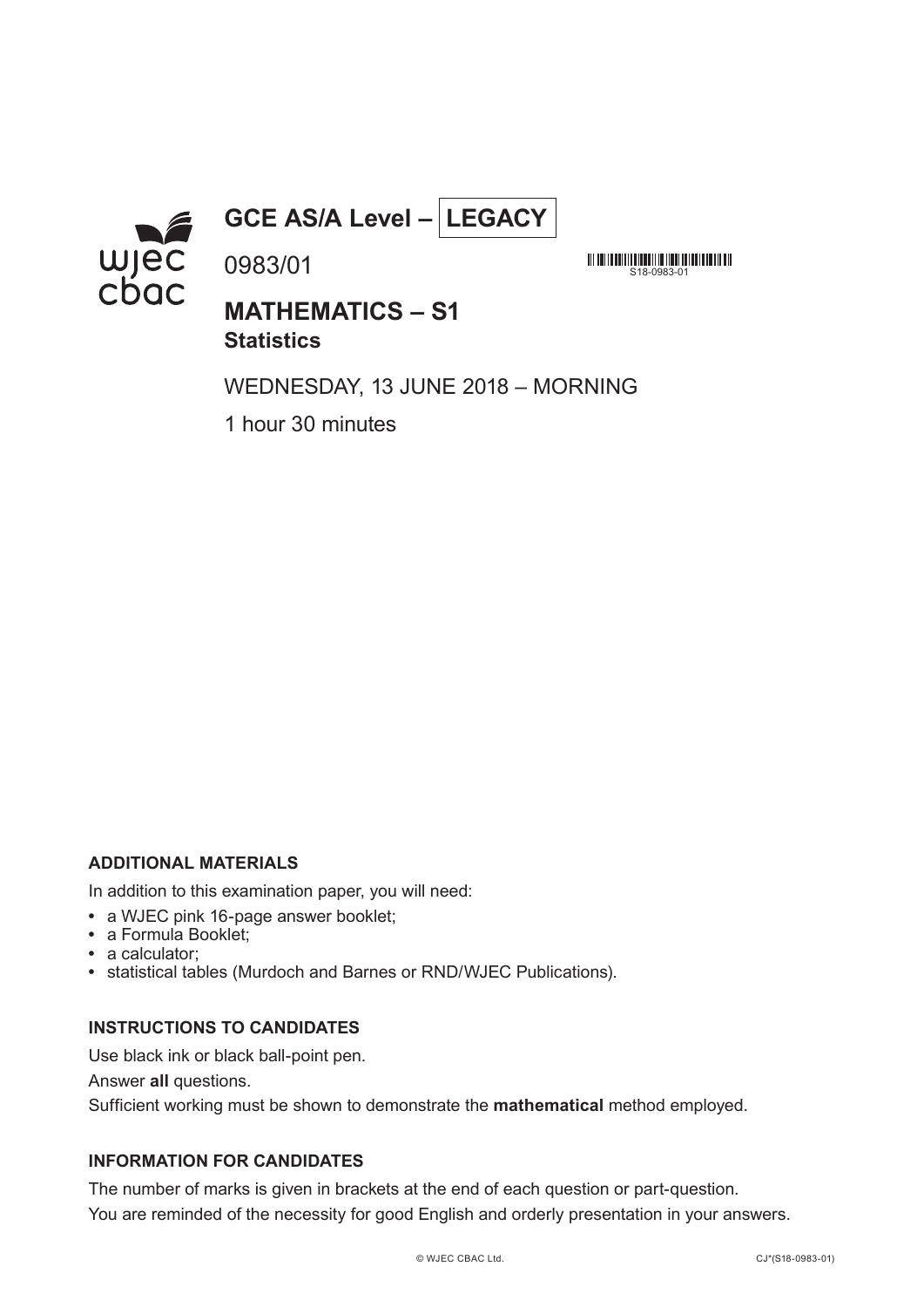- **1.** The random variable *X* has mean 12 and variance 9.
	- *(a)* Find the value of  $E(X^2)$ . ).  $[2]$
	- *(b)* If  $Y = 4X 3$ , find the mean and the standard deviation of *Y*. [4]
- **2.** The independent events *A* and *B* are such that

$$
P(A \cup B) = 0.9
$$
,  $P(A \cap B) = 0.4$ ,  $P(A) > P(B)$ .

- *(a)* Determine the values of *P*(*A*) and *P*(*B*). [7]
- *(b)* Determine the value of *P*(*A*|*A*∪*B*). [3]
- **3.** Janet is given a ticket for a pop concert and she has to decide which of her two children, Beti or Gwyn, should have the ticket. She therefore puts five white balls and one red ball into a bag and asks the two children to select a ball at random, alternately, starting with Beti. Once a ball is selected, it is not put back into the bag. The child who selects the red ball wins the ticket. Show that Beti and Gwyn are equally likely to win the ticket.
- **4.** The random variable *X* has the binomial distribution B(10,  $p$ ). Find the set of values of  $p$  for which the standard deviation of  $X$  is greater than the mean of  $X$ . which the standard deviation of  $X$  is greater than the mean of  $X$ .
- **5.** Jim uses the following method to decide how to travel to work. He throws a fair six-sided dice and if he obtains a 6, he runs to work; otherwise he cycles to work. If he runs to work, the probability that his journey takes longer than 20 minutes is 0.6. If he cycles to work, the probability that his journey takes longer than 20 minutes is 0.24. On a randomly chosen day,
	- *(a)* calculate the probability that his journey takes longer than 20 minutes, [3]
	- *(b)* given that his journey took longer than 20 minutes, calculate the probability that he cycled to work. [3]
- **6.** Cars arrive at a car wash in such a way that the number arriving during an interval of length *t* minutes has a Poisson distribution with mean 0.25*t*.
	- *(a)* Find the probability that
		- (i) exactly 4 cars arrive between 9:00 a.m. and 9:15 a.m.,
		- (ii) more than 6 cars arrive between  $10:00$  a.m. and  $10:20$  a.m.  $\qquad \qquad$  [6]
	- *(b)* The probability that less than 10 cars arrive during an interval of length *t* minutes is equal to  $0.7166$ . Find the value of *t*.